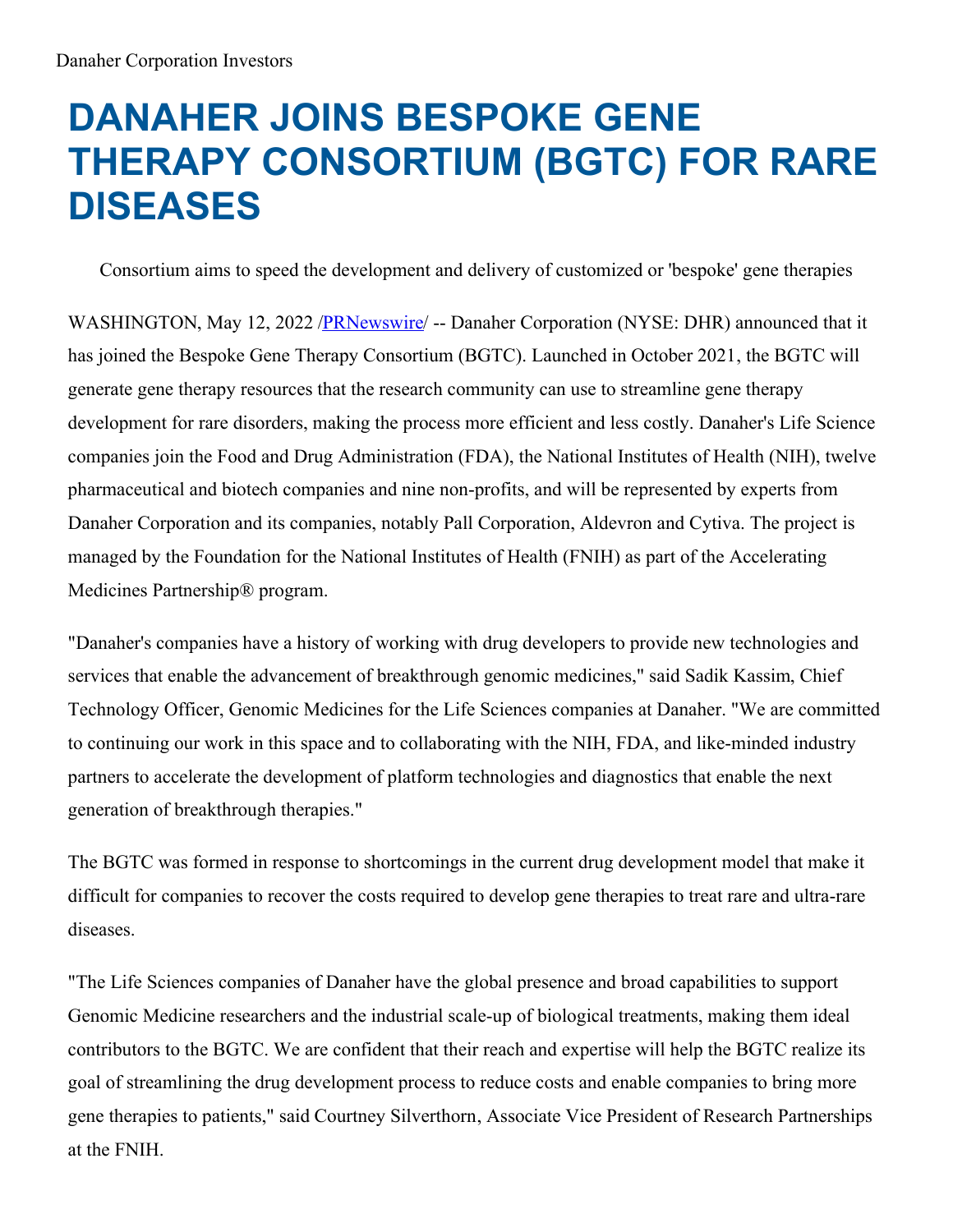"The COVID-19 pandemic has shown the world what is possible when partners from the public, private and non-profit sectors come together to solve big, societal challenges," said Jose-Carlos Gutierrez-Ramos, Chief Science Officer at Danaher. "We believe collaborations like the BGTC are critical to unlock bottlenecks in the development of therapies for rare and ultra-rare diseases."

Learn more about BGTC by visiting [https://fnih.org/our-programs/AMP/BGTC](https://c212.net/c/link/?t=0&l=en&o=3535719-1&h=3499785165&u=https%3A%2F%2Ffnih.org%2Four-programs%2FAMP%2FBGTC&a=https%3A%2F%2Ffnih.org%2Four-programs%2FAMP%2FBGTC).

## **ABOUT DANAHER**

Danaher is a global science and technology innovator committed to helping its customers solve complex challenges and improving quality of life around the world. Its family of world class brands has leadership positions in the demanding and attractive health care, environmental and applied end-markets. With more than 20 operating companies, Danaher's globally diverse team of approximately 80,000 associates is united by a common culture and operating system, the Danaher Business System, and its Shared Purpose, *Helping Realize Life's Potential*. For more information, please visit [www.danaher.com](https://c212.net/c/link/?t=0&l=en&o=3535719-1&h=2181593364&u=http%3A%2F%2Fwww.danaher.com%2F&a=www.danaher.com).

## **ABOUT BGTC**

The Bespoke Gene Therapy Consortium (BGTC) is part of the Accelerating Medicines Partnership® (AMP®) program, a public–private partnership among NIH, the U.S. Food and Drug Administration (FDA), multiple pharmaceutical and life sciences companies, and nonprofit and other organizations. The AMP program, which is managed by the Foundation for the NIH (FNIH), aims to improve current models for developing diagnostics and therapies. The BGTC is establishing platforms and standards to speed the development and delivery of customized or "bespoke" gene therapies that could treat millions of people affected by rare diseases, including diseases too rare to be of commercial interest. The BGTC is the first AMP initiative focused on rare diseases and the sixth AMP initiative overall. It also is the first to focus on a therapeutic platform.

## **ABOUT THE FOUNDATION FOR THE NATIONAL INSTITUTES OF HEALTH**

The Foundation for the National Institutes of Health creates and manages alliances with public and private institutions in support of the mission of the NIH, the world's premier medical research agency. The Foundation, also known as the FNIH, works with its partners to accelerate biomedical research and strategies against diseases and health concerns in the United States and across the globe. The FNIH organizes and administers research projects; supports education and training of new researchers; organizes educational events and symposia; and administers a series of funds supporting a wide range of health issues. Established by Congress, the FNIH is a not-for-profit 501(c)(3) charitable organization. For additional information about the FNIH, please visit fnih.org.